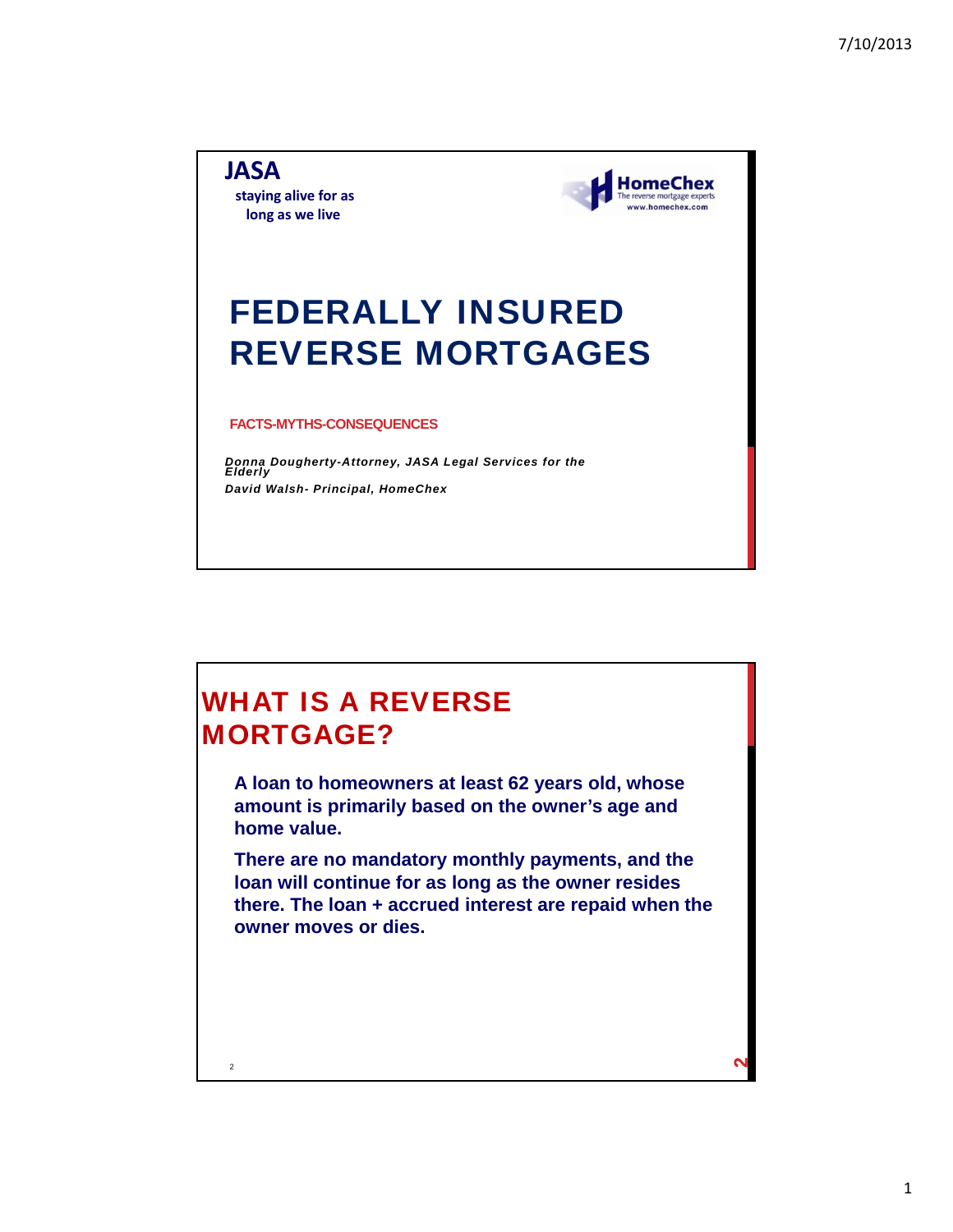**ო** 

**4**

# HOW DOES IT WORK?

- **A loan on which no monthly payments are required.**
- **Loan may be repaid in part or fully at any time with no penalty.**
- **Money drawn + interest are deferred until last owner moves or dies**
- **Repayment will never exceed home value (i.e., "non-recourse" loan). No personal liability**

# HOW MUCH IS AVAILABLE?

# **TYPICALLY, ABOUT 1/2 TO 2/3 OF HOME VALUE**

*\*more for older homeowners, less for younger*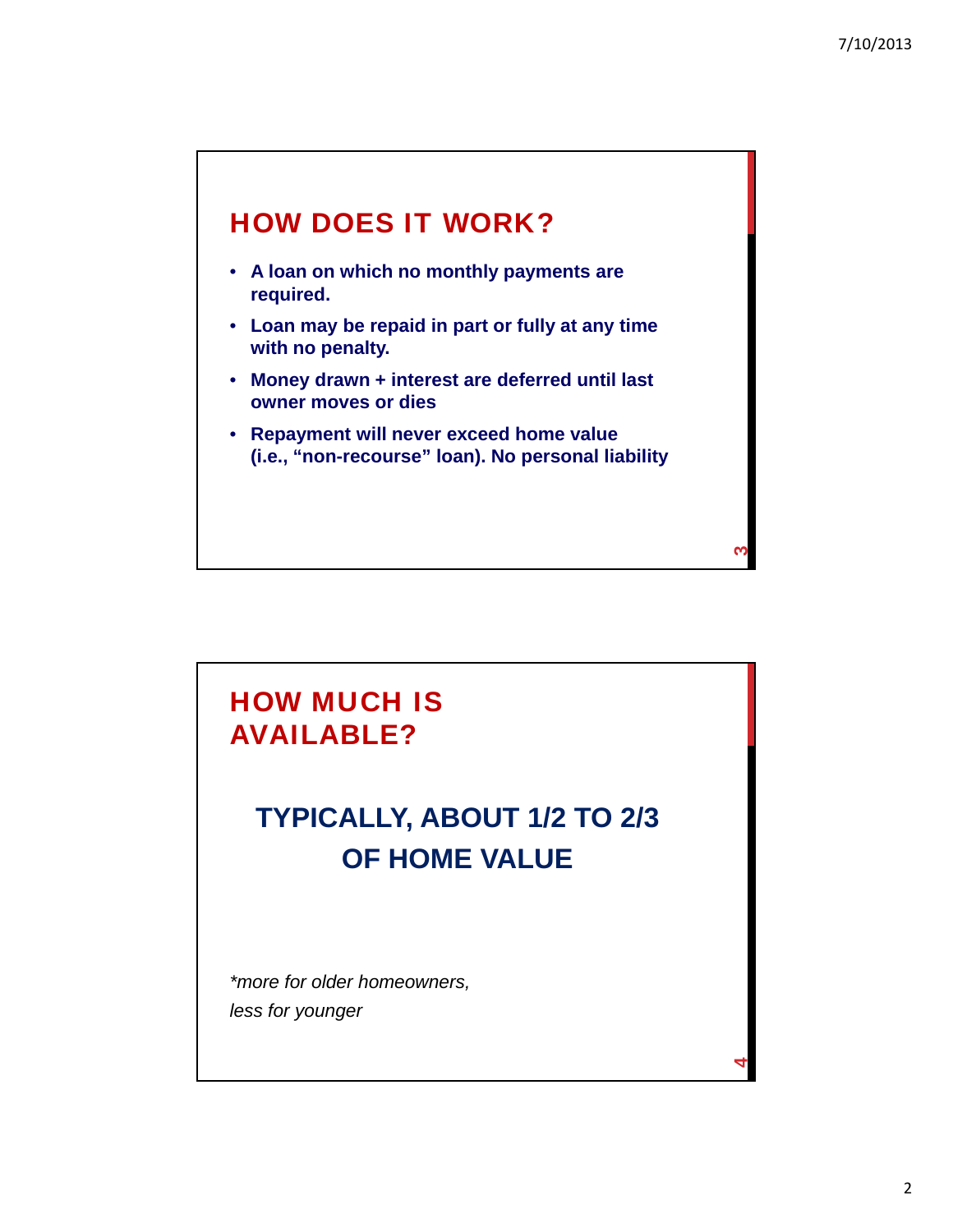<u>ເດ</u>

### **ELIGIBILITY**

- **Minimum age, youngest owner: 62**
- **Own and occupy home**
- **Primary residence- 1-4 family**
- **One-four family properties,** *FHA-approved* **condominiums. Cooperatives not currently eligible**
- **Required repairs may occur after closing**
- **Sufficient Equity: Reverse Mortgage must be first lien**

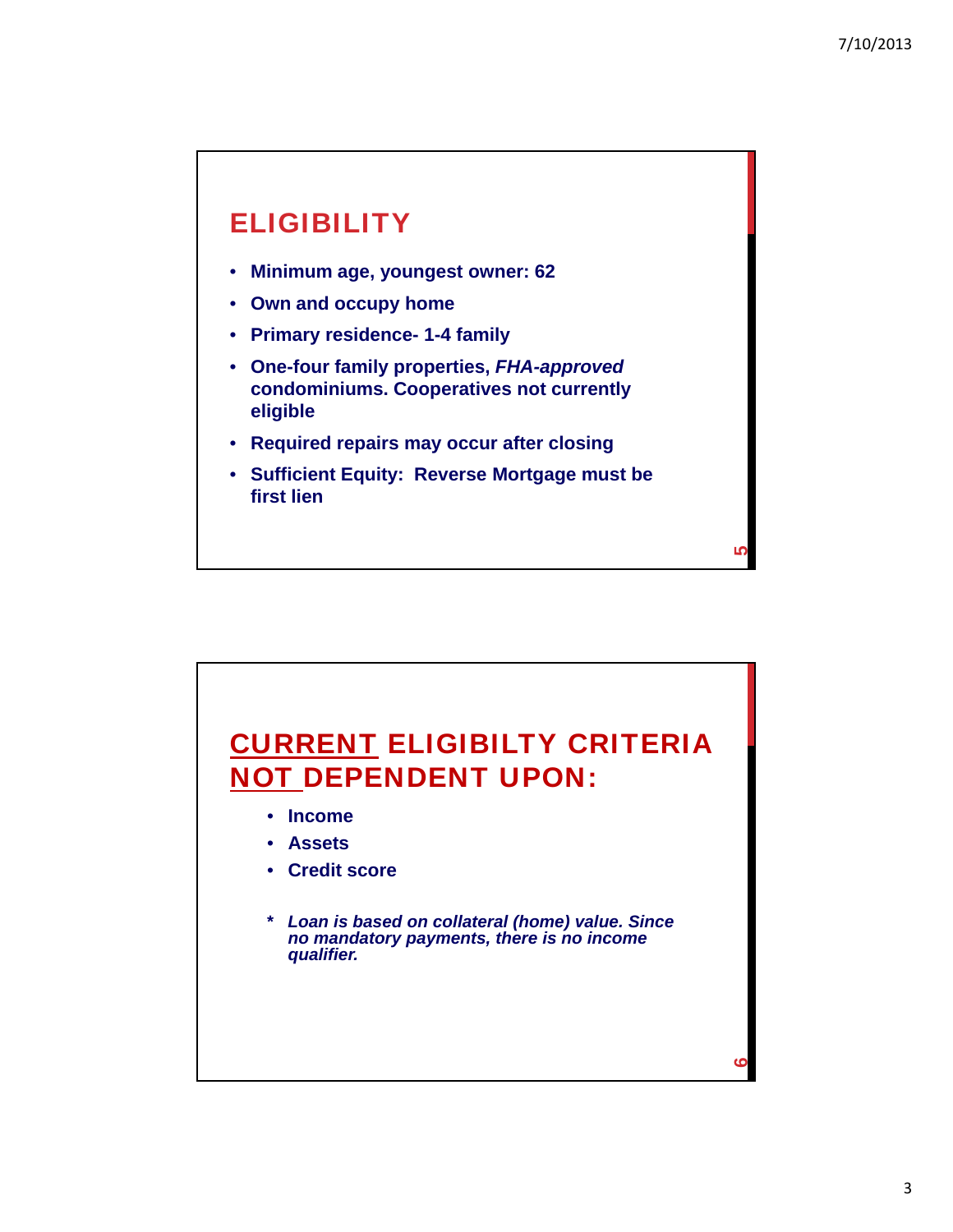

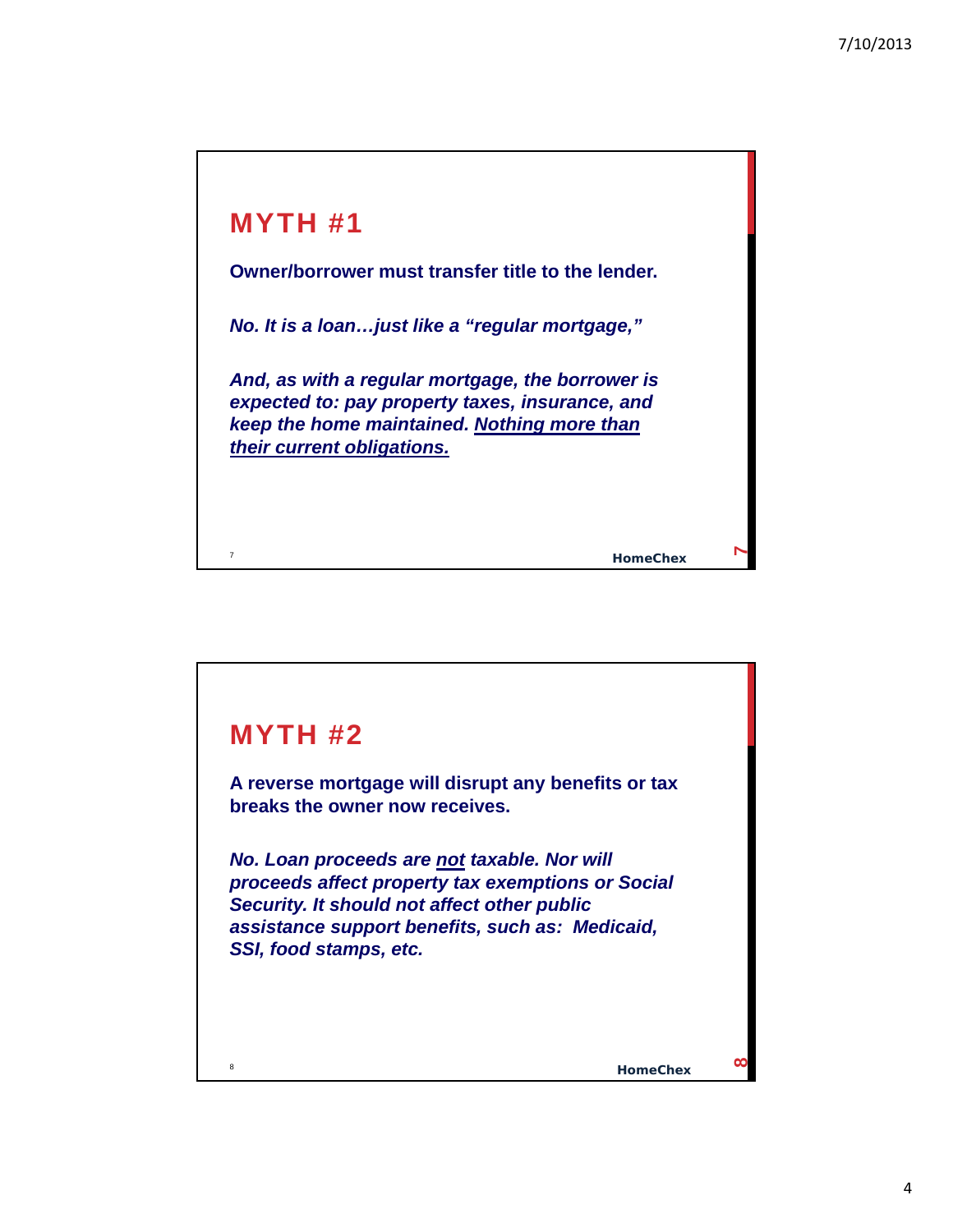

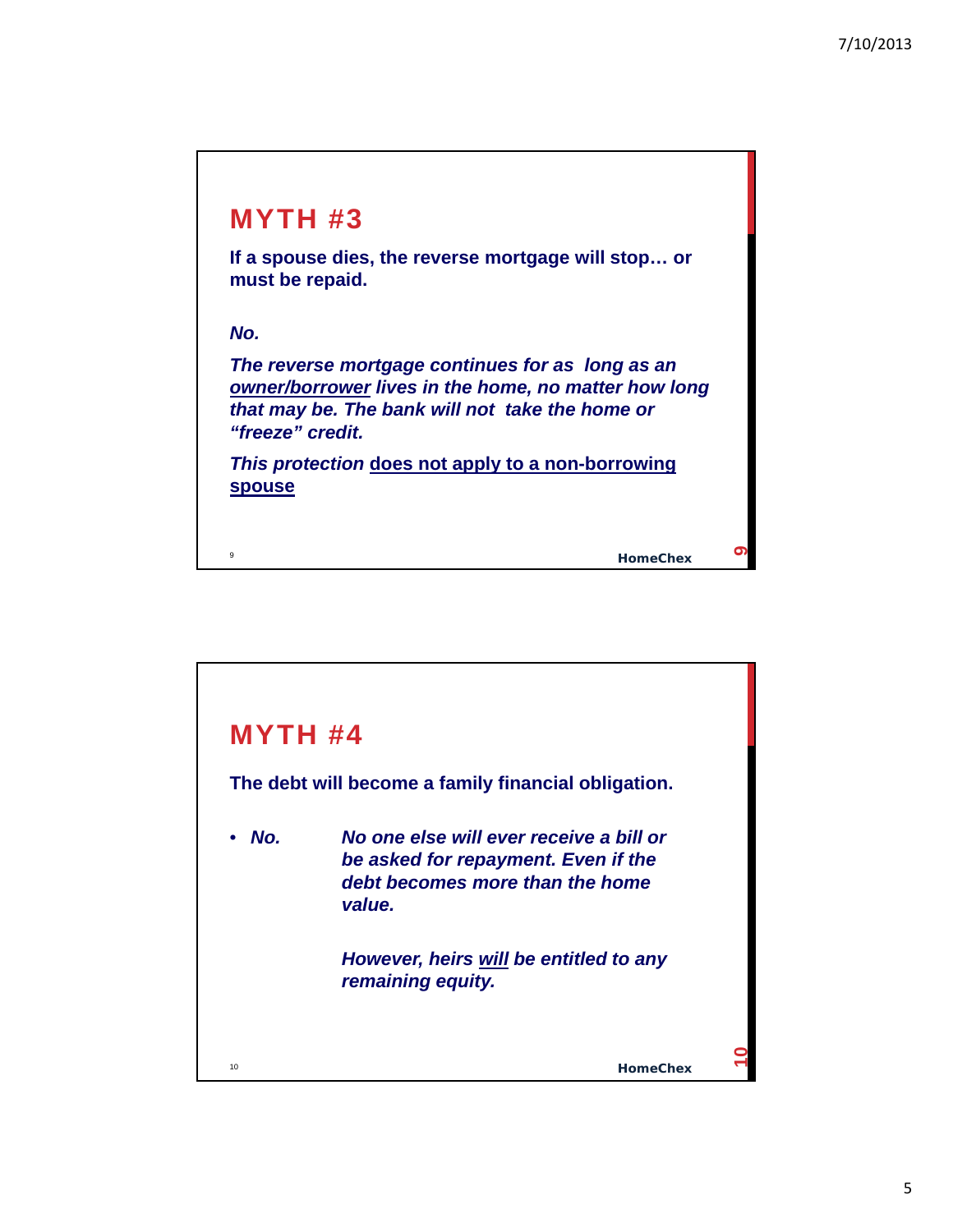### MYTH #5

11

**Reverse mortgages are expensive.**

*Rates and fees (APR) are similar to regular mortgages and home equity loans, and the overall cost is much more favorable than: credit cards, personal loans and finance company loans. Almost all costs can be financed.*

#### **HomeChex**

**11**

# 12 **12** REVERSE MORTGAGE: FIRST LIEN • **Existing first mortgage liens must be discharged. Subordination not applicable.** • **Subordinate liens may be re-subordinated** • **Short pays allowed (lien discharged)** • **Property taxes/ insurance must be paid current by or at closing**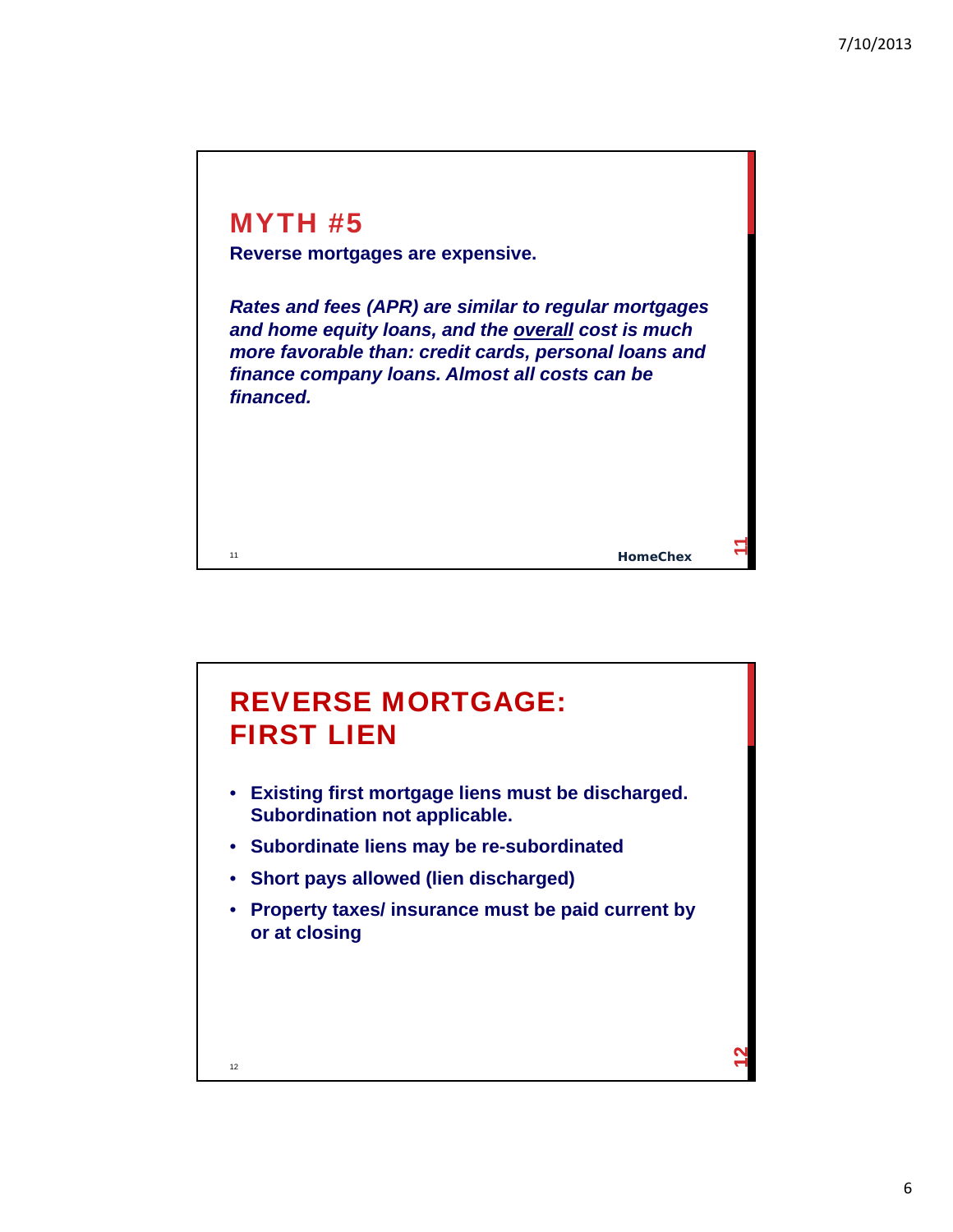

- **Judgment liens against the property must be satisfied or subordinated**
- **Money judgments need not be satisfied**
- **Federal debts (e.g. IRS) do not require full satisfaction… provided an approved repayment plan exists and is not in default.**

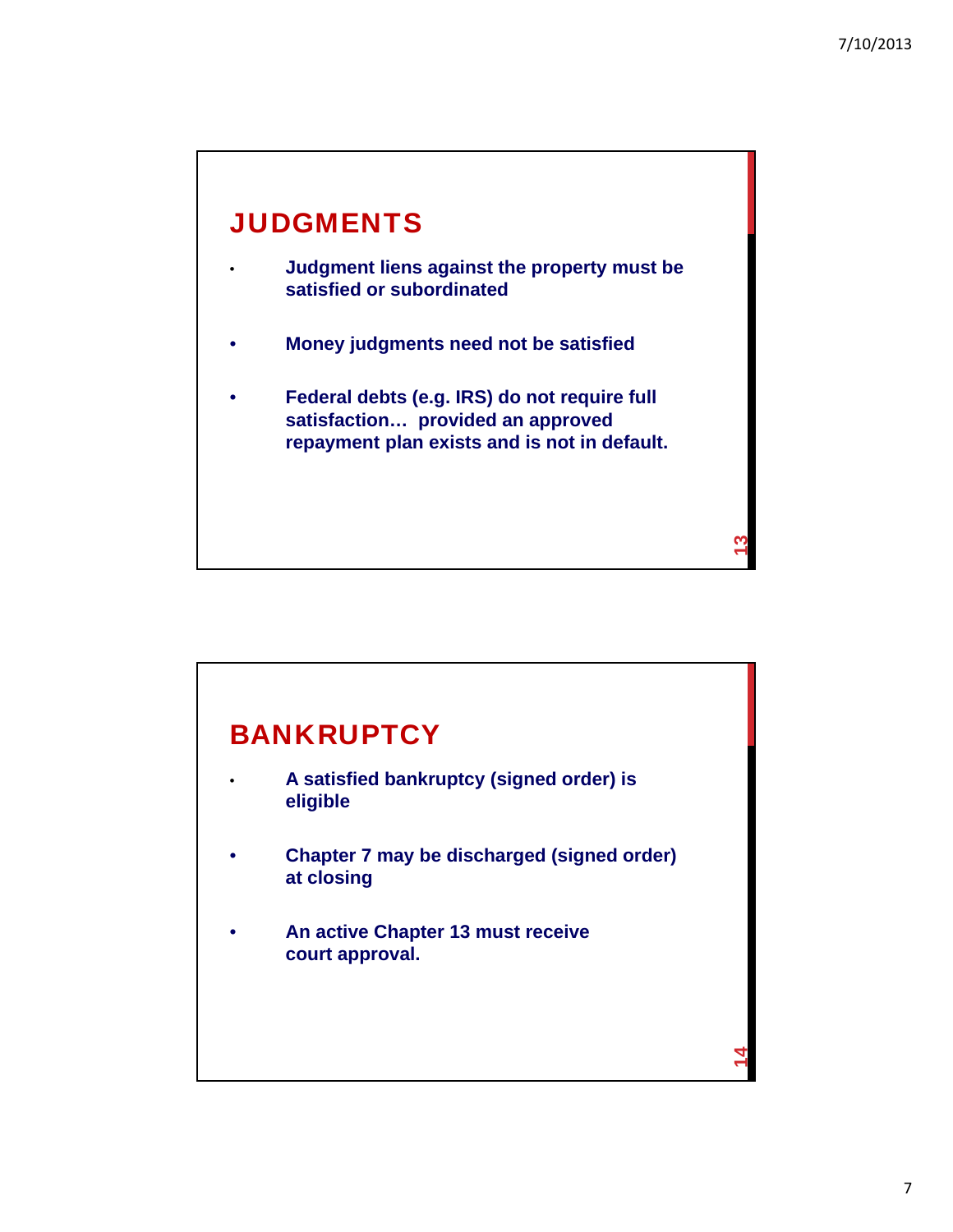## DISBURSEMENT OPTIONS

- **Lump Sum**
- **Line of Credit**
- **Regular monthly draw**
- **Any combination**

#### **Draw Programs:**

- **Standard: Adjustable rate only. Greatest proceeds**
- **Saver: Fixed or ARM. Lesser cost. 20% lower proceeds**

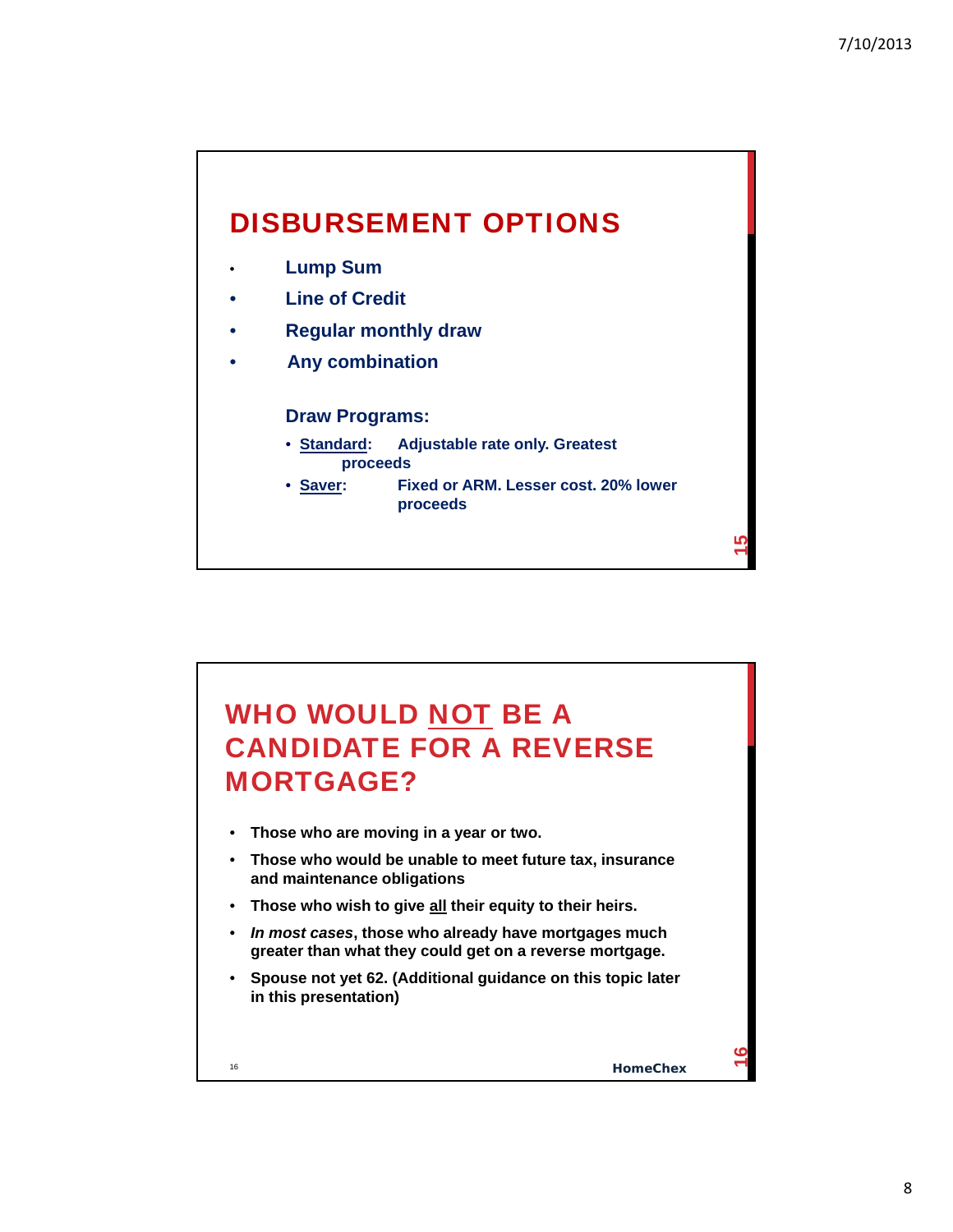# THE ROLE OF THE PARTNER AGENCY

**This partnership is a collaborative effort. It is successful because we work to a common goal.**

- **Provide HomeChex with all available information/ documentation necessary to securing a reverse mortgage**
- **Communicate with clients regarding expectations, and assist them in completing the process.**
- **Negotiate with creditor lenders to reach agreeable payoff amount.**

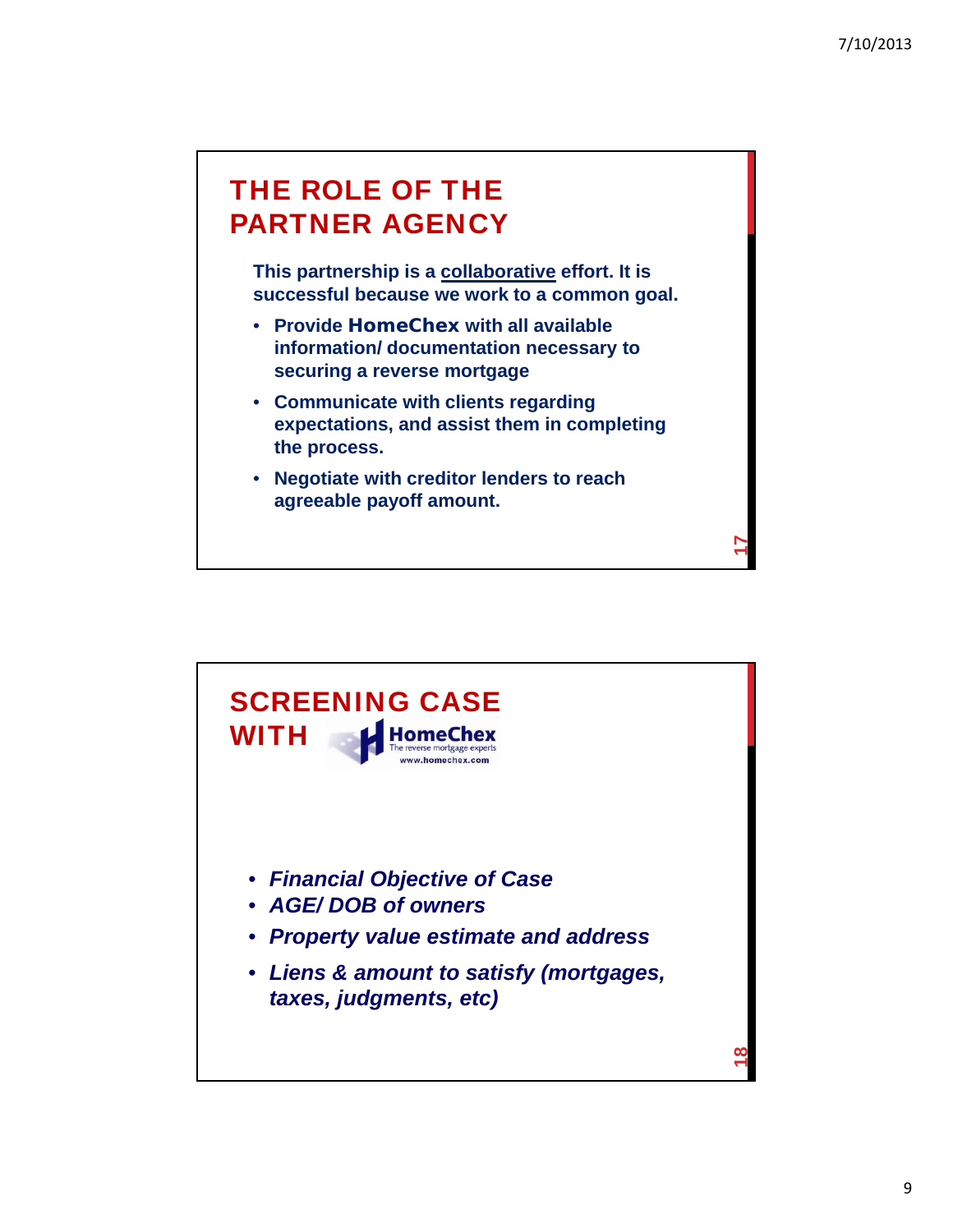**20**

### Example #1

- **Situation**
- **Lender: Citizens Bank**
	- **Age 79**
	- **Delinquent \$100,000 home, repairs needed Mortgage payment 70% of monthly income**
- **Resolution**
	- **Weatherization grant received from local municipality**
	- **Borrower completed repairs**
	- **Legal Aid negotiated moderate short pay**
	- **Reverse Mortgage eliminated the mortgage and corresponding payments**

### Example #2

- **Situation**
- **Lender: Chase (originated with Ameriquest)**
	- **Age 69**
	- **46 months behind in mortgage payments**
	- **Principal Balance (\$59k) plus arrears (\$43k) = total owed to Chase \$104,000**

#### • **Resolution**

- **Empire Justice/HomeChex negotiated a**
- **\$ 28,000 "short pay"**
- **Reverse Mortgage proceeds paid off the remaining balance.**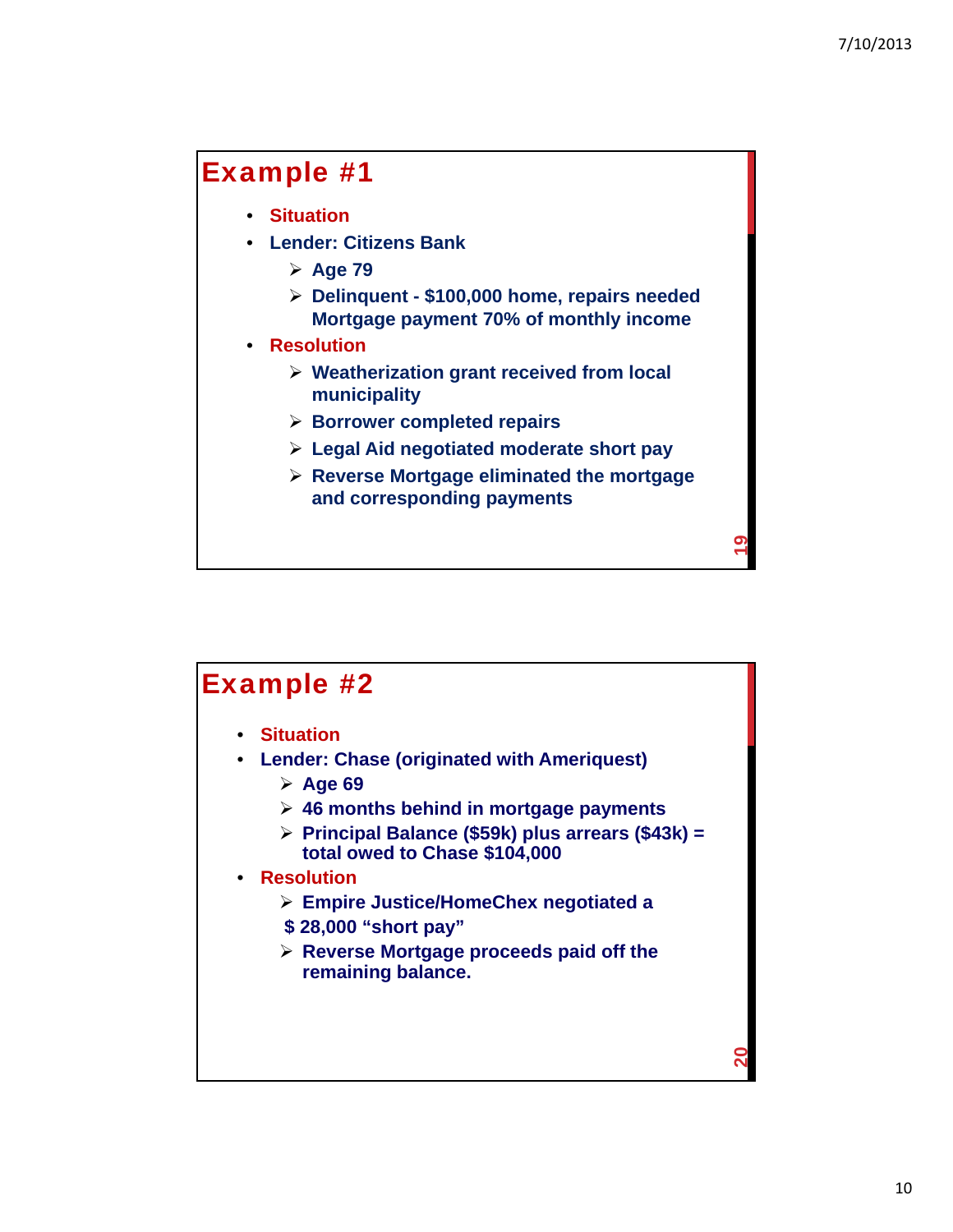**22**

### Example #3

- **Situation**
- **Lender: M&T Bank**
	- **Aged 64 and 60; Divorce in process**
	- **\$205,000 home with a balance of \$65,000 remaining on mortgage debt (client had equity)**
	- **Delinquent Mortgage payments resulting in foreclosure action**
- **Resolution (deed transfer)**
	- **Deed home to husband, husband applies for RM**
	- **RM pays off existing mortgage, foreclosure fees, plus 2 additional creditor judgments**
	- **All joint credit cards also paid in full with proceeds**
	- **Residual cash to wife, property to husband**

### Example #4

• **Situation**

**Lender: Chase, B of A**

- **Age 62**
- **\$350,000 home value**
- **Client inherited home subject to 1st and 2nd mortgages. Unable to maintain payments.**
- **Resolution**
	- **Reverse mortgage proceeds combined with NY Times Grant retire both mortgages in full.**
	- **Legal Aid attorney assists in obtaining NY Times Grant, and resolution of several title issues.**
	- **Client's son also provided closing cost assistance**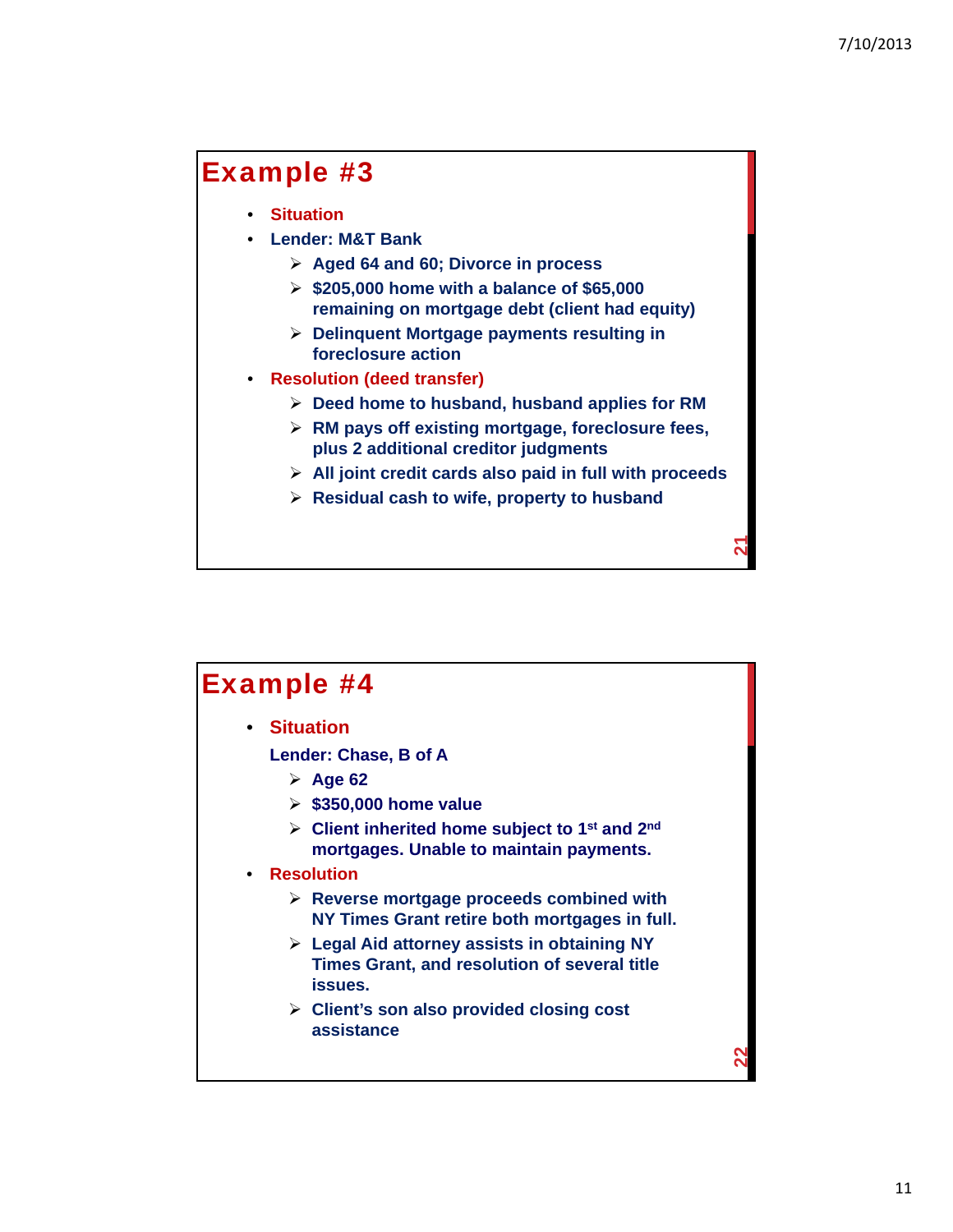**24**

# Closing Costs What to Look For

•**Closing costs will vary by provider, and reduce the cash made available to the homeowner. The RESPA mandated GFE itemizing fees must be provided at application**

•**Any increase or additional fees must meet the RESPA definition of a Valid Change Circumstance (for example a higher appraised value) and must be disclosed**

•**Providers may charge an origination fee, but no additional points**

•**Providers May Not charge Shared Equity or Shared Appreciation fees**

•**Although allowed, clients should seek a reverse mortgage provider which is not assessing servicing fees**

25

#### Prohibitions: Referral Fees Other Financial Products

**The FHA specifically prohibits the payment of a** *referral fee* **to an estate planning firm or any other third party. Clients must attest writing at the time of application to the absence of any such fee.** 

**Estate Planning Firms and Financial Planners may be compensated for the actual services they perform.** 

**A directory of FHA Approved and Licensed Reverse Mortgage Lenders may be accessed at www.hud.gov/ll/code/llslcrit.cfm at no charge**

**The FHA also prohibits Reverse Mortgage Providers from offering** *any* **other financial products,** *including annuities***, to the client.**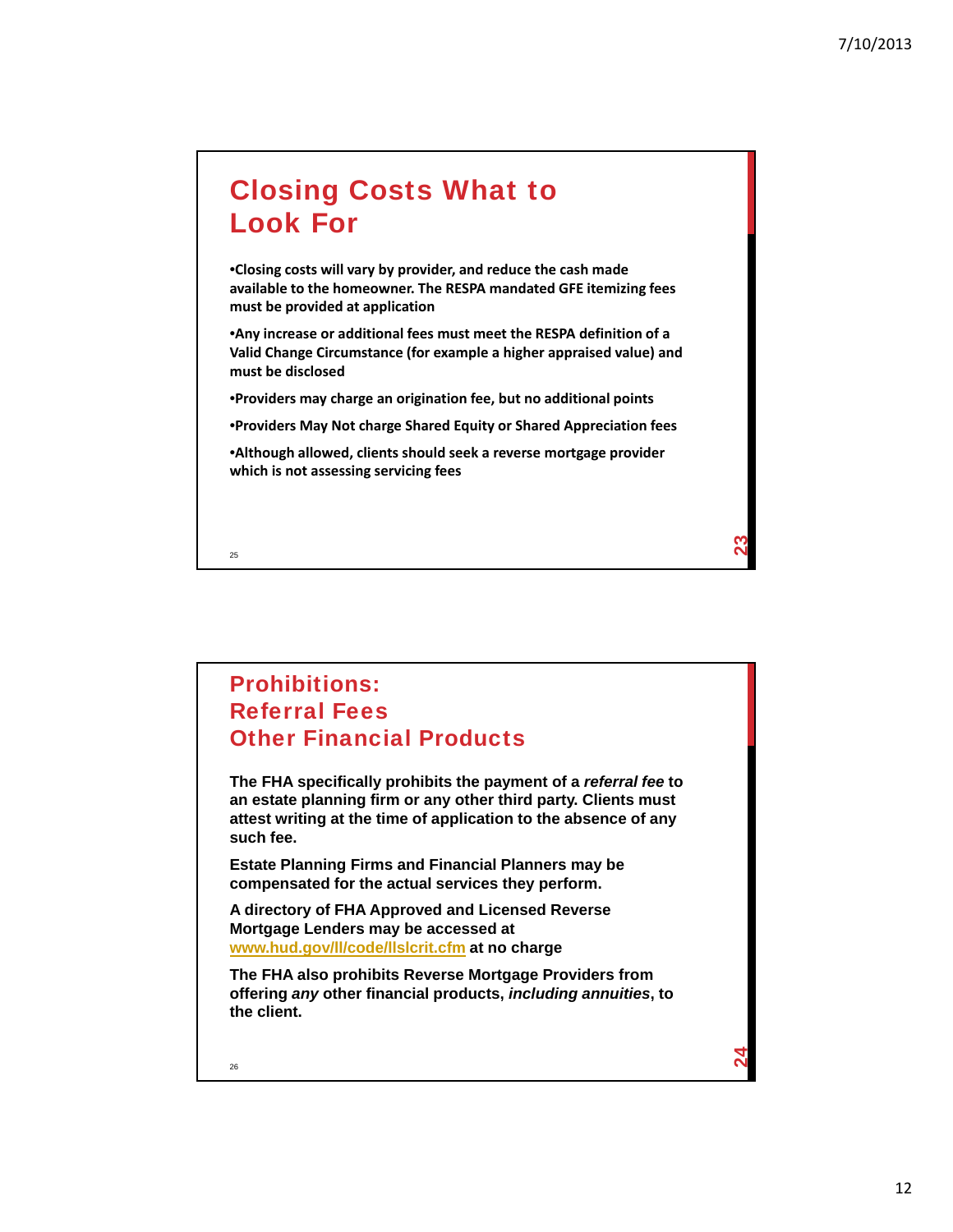# Pending Reverse Mortgage Litigation

**Robert Bennett, et al., vs. Shaun Donovan HUD 703F.3d 582;2013 U.S. App. Lexis 213**

**The right of a Non‐Borrowing Spouse to assume a FHA reverse mortgage closed solely in the name of a now deceased spouse**

#### **Chandler vs. Wells Fargo (U. S. Dist CT ND Cal)**

**The right of an heir to purchase the property of a now deceased reverse mortgage recipient for the lesser of the loan balance or current market value.** 

**FHA Mortgagee Letter 2008‐38, its subsequent rescission in Mortgage Letter 2011‐16. The status of cases in the interim period**